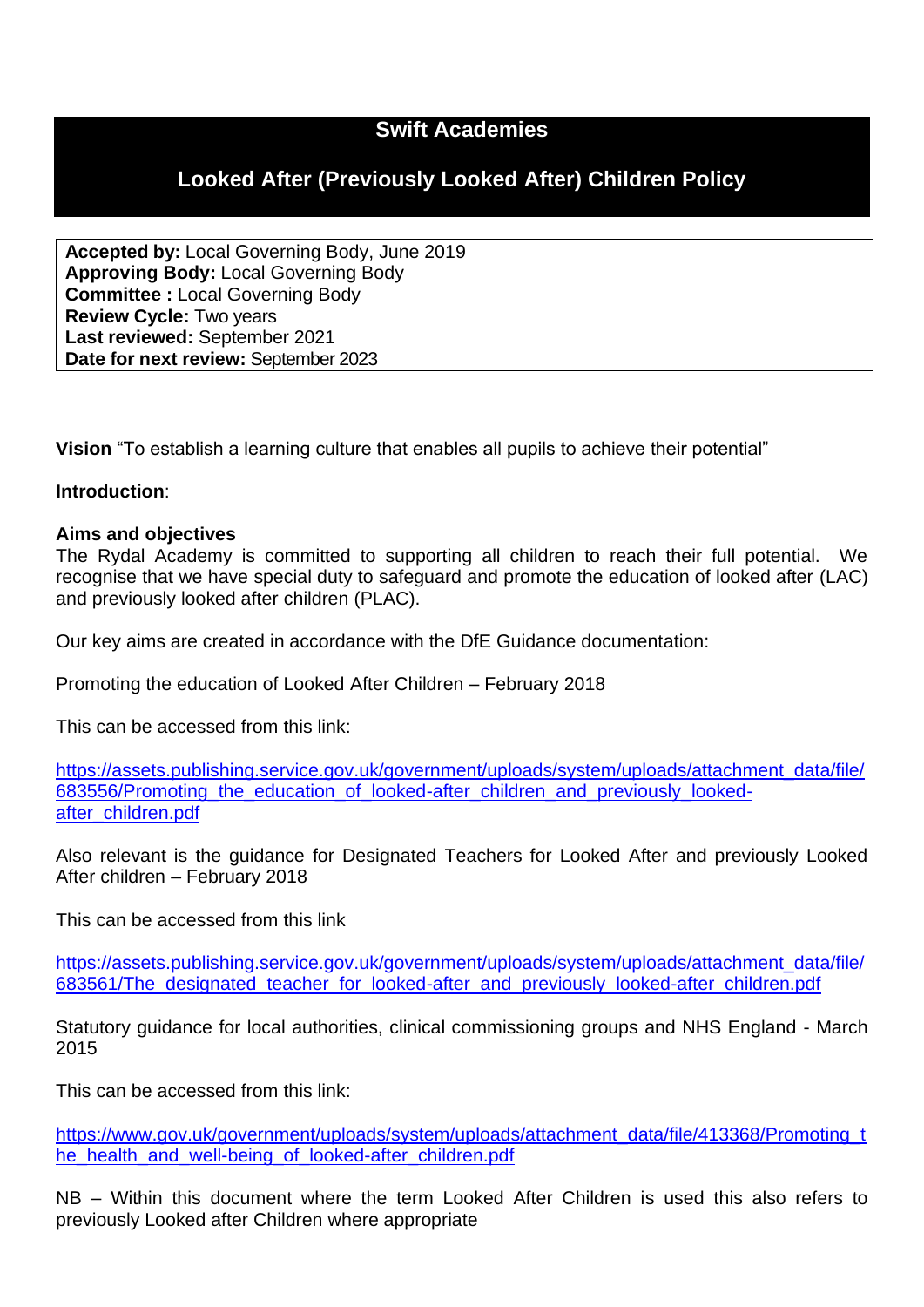### **Rationale**

Looked After Children (LAC) are one of the most vulnerable groups in society. The majority of LAC have suffered a disrupted childhood and experienced adverse events. It is nationally recognised that there is considerable educational under-achievement when compared to their peers. LAC often achieve poor exam success rates in comparison with the general population. Fewer Looked After Children progress to Higher Education or follow progression pathways that will lead to future economic success and well-being.

### **Who are Looked After Children?**

Under the Children Act 1989, a child is looked after by a local authority if he or she is in their care or provided with accommodation for more than 24 hours by the authority. They include:

- children who are accommodated under a voluntary agreement with their parents (sec. 20)
- children who are the subjects of a care order (section 31) or interim care order (section 38)
- children who are the subjects of emergency orders for their protection (sections 44 )

The term 'in care' refers only to children who are subject to a care order by the courts under section 31 of the Children Act 1989 - they may live with foster carers, in a Children's home, in a residential school, with relatives or with parents under supervision. Children who are cared for on a voluntary basis are 'accommodated' by the local authority under section 20 of the Children Act – they may live in foster care, in a Children's home or in a residential school. All these groups are said to be 'Looked After Children' -LAC. They may be looked after by our local authority or may be in the care of another authority but living in ours.

### **Our Aims**

• To ensure social inclusion of all our looked after children

• To provide a safe and secure environment, which values education and believes in the abilities and potential of all children

• To bring the educational achievements of our LAC nearer to or equal to those of their peers

• To accept our role as corporate parents in relation to the education of LAC and to ask the question "Would this be good enough for my child?"

In pursuit of these principles and aims we will:

• Appoint a designated teacher responsible for LAC who will act as their advocate and co-ordinate support for them.

• Ensure high quality Personal Education Plans are completed for each child. Appropriate steps should then be taken to enable each looked after child to reach their targets, and ultimately, their educational potential.

• All governors and staff will work in partnership with parents and agencies especially Social Services and Health Department to co-ordinate support for LAC

• Nominate a specific governor with responsibility for this area of the school's work.

- a) The name of the Designated Teacher for Looked After Children is: Mrs Jo Thurland
- b) The Designated Safeguarding Lead is: Mrs Jo Thurland
- c) Deputy Head Teacher (Target Setting, Tracking and Assessment) is: Mrs Katie Turnbull

The Role of the Designated Teacher for Looked After Children

• To ensure that all staff, both teaching and non-teaching, have an understanding of the difficulties and educational disadvantage faced by Looked After Children and that staff understand the need for positive systems of support to overcome them.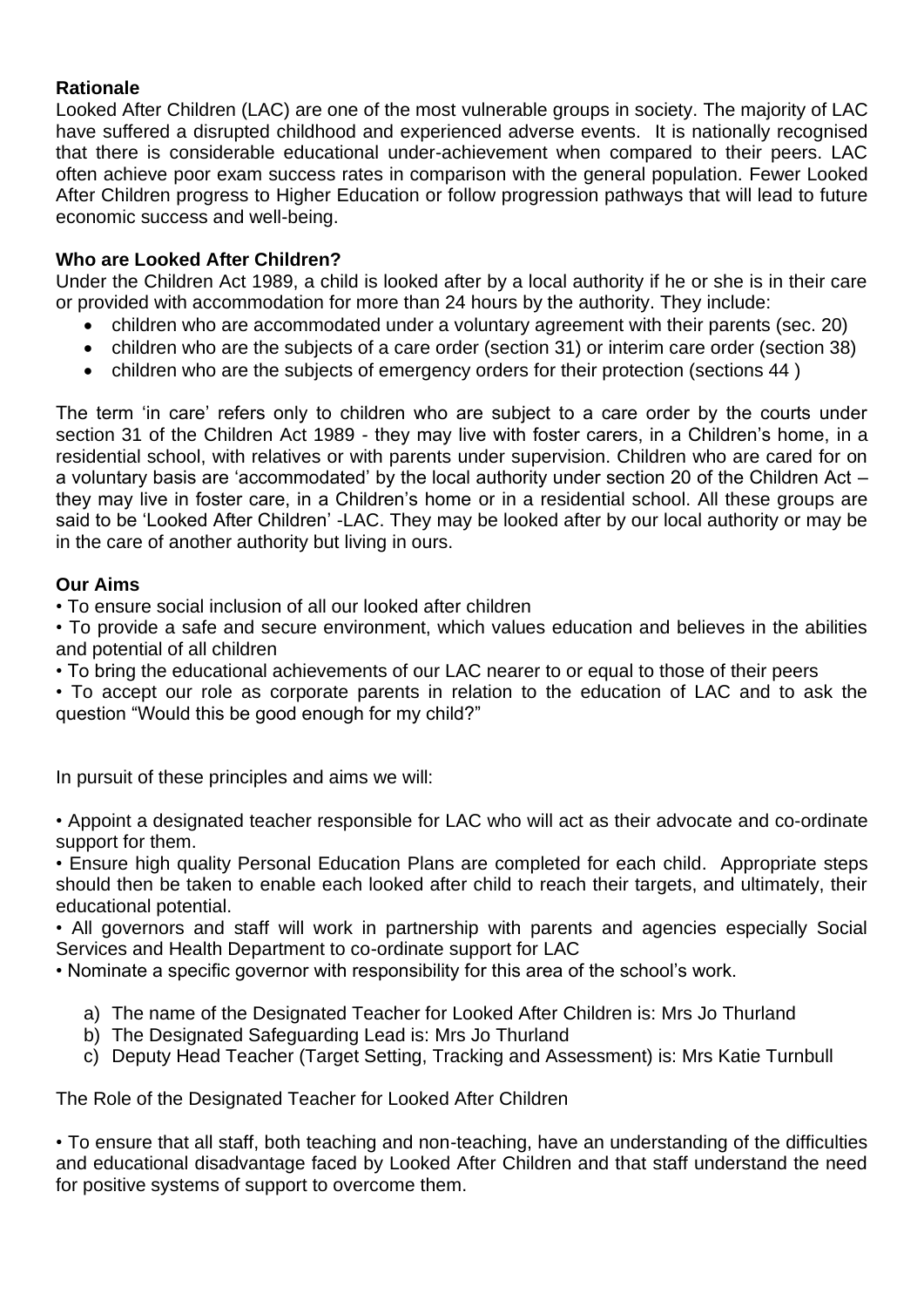• To inform members of staff of the general educational needs of Looked After Children, and to promote their involvement in the life of the school.

• To act as an advocate for Looked After Children

• To develop and monitor systems for liaising with carers, social workers, health professionals and the Virtual School

• To monitor the educational progress, attainment and attendance of Looked After Children

• To include targets on the performance of LAC within the School Development Plan

• To intervene if there is evidence of individual under-achievement, absence from school or internal truancy

• To celebrate the success of all Looked After Children

Work with Individual Looked After Children

• To help ensure that each pupil has a Personal Education Plan and takes an active role in setting the targets (the PEP should be initiated by the young person's social worker from the Authority responsible for them). The PEP sets out appropriate targets and support available

• Ensure that the Pupil Premium is targeted at improving attainment and achievements. A summary of the impact of the Pupil Premium should be included on the school website

• To consult with the child or young person and ensure they have an appropriate adult who will attend school events eg. Parents evening, sports, drama events in order to provide support and encouragement.

#### Liaison with other Partners

• To liaise with the member of staff responsible for monitoring children on the Vulnerable Register, ensuring all LAC in school are safeguarded

• To support the Independent Reviewing Office (IRO) co-ordinate education and Looked After Children review meetings, so that the Personal Education Plan can inform the child's Care Plan

• To attend, arrange for someone else to attend, or to contribute in other ways to Looked After Children at care planning meetings and PEP meetings

• To be the named contact for colleagues in the Darlington Virtual School and other local authorities as appropriate

• To ensure the speedy transfer of information and school records between agencies and other schools

• To ensure the school admits Looked After Children in line with the Admissions Code of Practice; schools should admit all LAC separate to 'In Year Fair Access Protocols'

• To ensure that the Head Teacher considers a range of strategies before exclusion for a LAC, which should be a last resort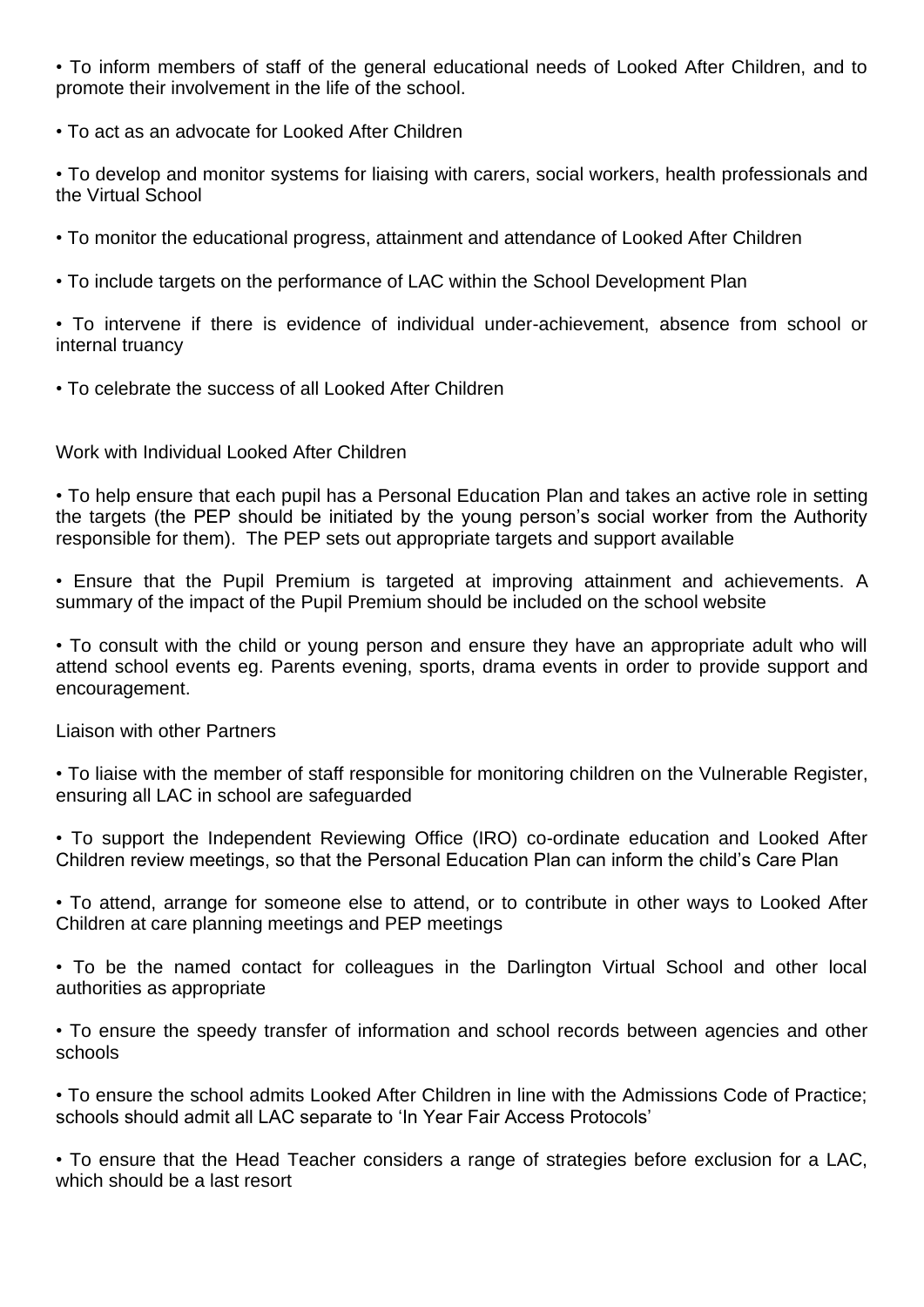### **Training**

• To develop a knowledge of Vulnerable Children / Education inclusion procedures by attending training events organised by the Local Authority and other providers

• To attend training for Designated Teachers as appropriate

- To cascade training to school staff as appropriate
	- d) The name of a Governor with responsibility for Looked After Children is Sarah Clough.

The role of that Governor:

• The named Governor will report to the Governing Body on an annual basis (unless it will be easy to identify children whereby work on behalf of all vulnerable groups may be more appropriate):

• A comparison of LAC as a discrete group, compared with the attainment and progress of other pupils

- The attendance of pupils as a discrete group, compared with other pupils
- The level of fixed term / permanent exclusions
- Pupil destinations

• The named Governor should be satisfied that the school's policies and procedure ensure that Looked After Pupils have equality of access.

### **Responsibility for Looked After Children in School**

It is important that all teaching staff who are in contact with the child or young person are aware that he / she is being looked after by the Local Authority. The responsibility for the transfer of this information should be that of the Designated Teacher for Looked After Children.

It is appropriate for Learning Support Assistants to have knowledge that the young person is being looked after only when they are directly involved in the teaching of the young person or the direct supervision of them during breaks and lunch times.

In the absence of the usual class teacher, some information regarding the child's circumstances should be shared with the teacher covering the class. The extent of this sharing should be determined by the Headteacher or the Designated Teacher for Looked After Children.

### f) Admission Arrangements

On admission, records (including the PEP) will be requested from the pupil's previous school and a meeting will be held with carer / parent / social worker. A date will be agreed for a new Personal Education Plan within 20 school days of a new LAC being admitted. An appropriate school admissions meeting will take place. In some cases it may be helpful to provide a mentor from within or external to the school community.

### g) Involving the Young Person

It is important that a young person is aware that information is being recorded regarding their personal circumstances. How this is shared with them clearly depends on their age and understanding. It is good practice to consult and share with a young person appropriate records that are held by school and the local authority. The explanation should emphasise that the school, the social worker, and their carer work together to help them achieve in school.

### h) Communication with Other Agencies

Schools should ensure that a copy of all reports eg. End of year reports should be forwarded to the young person's Social Worker in addition to the Foster Carer or Residential Social Worker. It